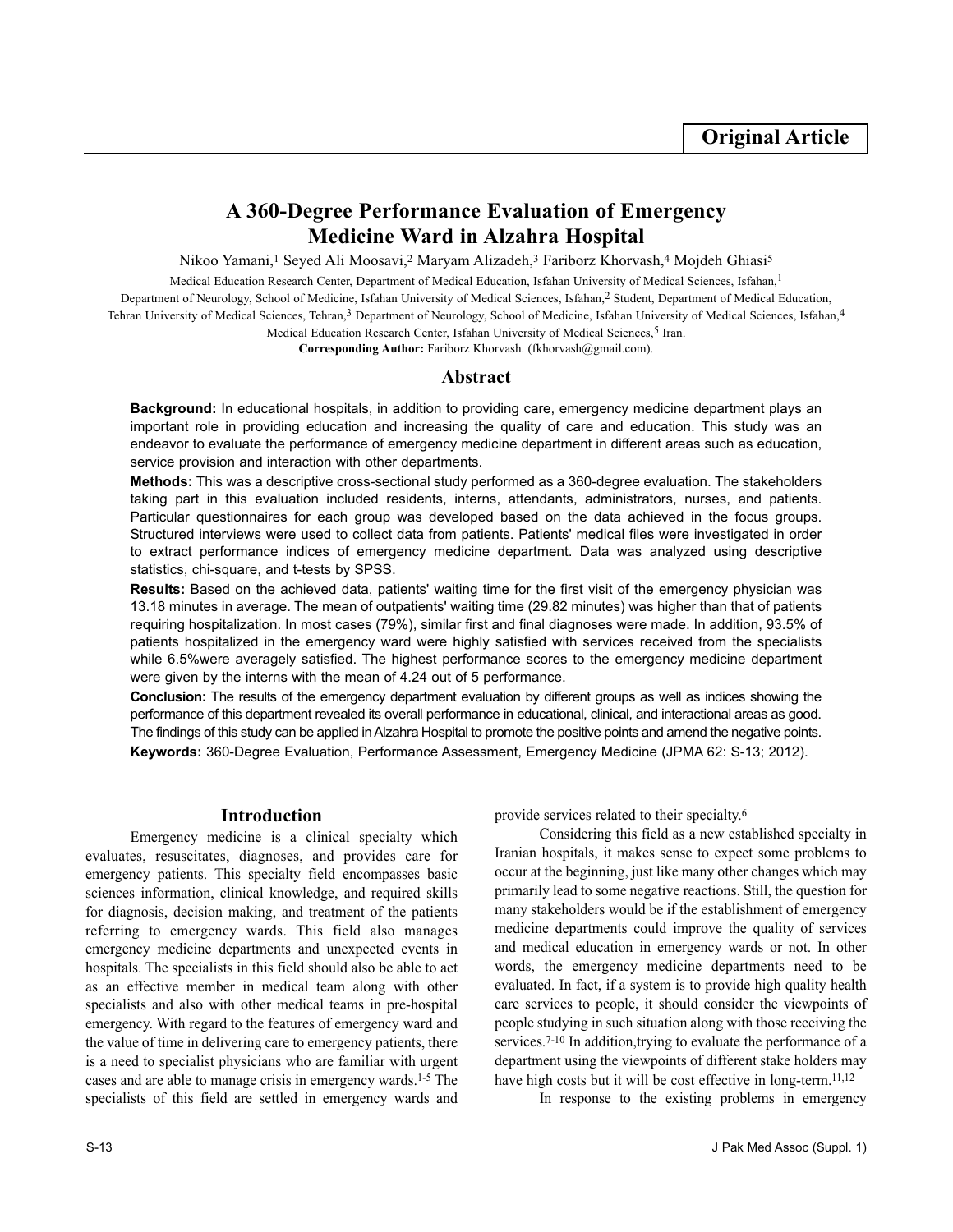wards, such as the increasing rate of hospital discharge with personal authorization, problems related to patient discharge or transfer, lack of immediate treatment of emergency patients, lack of immediate access to emergency medicine specialists, the department of emergency medicine was established in Alzahra Hospital, Isfahan, Iran. However, due to the interference of tasks with other departments and occurrence of cases which had led to dissatisfaction among some people and departments, the performance evaluation of the emergency department could clarify some issues. On the other hand, evaluation process is one of the essential elements of each program. It is used to judge the value of people's achievements or the success of activities. In other words, every active program should be evaluated continuously. Therefore, formative assessment is an important part of running educational programs. As a result, weaknesses of the program will be identified and addressed or eliminated before widespread implementation. In fact, the final aim of performing formative evaluations is modification and expansion of the program. Therefore, in order to improve the performance of emergency medicine department in Alzahra Hospital at the beginning of its establishment and especially its interaction with other departments, we decided to evaluate the performance of this department based on viewpoints of different stakeholders in education, treatment, and some other domains.

### **Methods**

This study was conducted to evaluate the performance of emergency medicine department in Alzahra Hospital using the 360-degree evaluation method. This method mostly estimates interpersonal and communicational abilities, professional behaviors, and some viewpoints about patient care, and working manners of individuals. Therefore, rating forms are usually filled out by experts, colleagues of the same or lower levels, and patients and their relatives. In most evaluations of such kind, a questionnaire is used to obtain data about individuals' manner of performance in different areas such as team work, communication, patient care, and decision making.

In our study, an evaluation committee initially configured the evaluation process of the study. During a number of sessions, the committee members determined the stakeholders of emergency medicine program and their significance in evaluation of this program. The stakeholders included faculty members, clinical specialists of different

departments of the hospital, residents, nurses, interns and patients. Focus group sessions were run separately to develop a questionnaire for each stakeholder. There were similar items in these questionnaires, so, the items covered in these questionnaires were determined. These domains included interaction with other stakeholders (interactional), providing care and treatment (therapeutic), providing education for different learners (educational), and consequences of establishment of emergency medicine department in the emergency medicine ward of Alzahra Hospital. The validity and reliability of the questionnaires were confirmed by field experts and Cronbach's alpha, respectively. Each questionnaire included a cover letter explaining about the aim of the study and how to fill the items about the performance of the emergency medicine department, and items asking about demographic data. The questionnaires were delivered to the study subjects in person. Two weeks were considered for returning the questionnaires and maximum effort was put to reclaim the questionnaires.

Document investigation and semi-structured interviews were used in order to study the indices representing the performance of emergency medicine members. The indices included patients' waiting time, similarity of primary and final diagnosis, and duration of patients' hospitalization. Therefore, a form was designed to gather such data from patients' files and other documents. Moreover, interviews with hospital administrators and members of the emergency medicine department were conducted to complete the required information.

In order to study the viewpoints of patients about services they received in the emergency ward, structured interviews using a pre-designed questionnaire were conducted. After collecting information, the achieved data was entered to SPSS and then analyzed using descriptive statistics, t-test, and chi-square test.

# **Results**

The stakeholders of the program were considered to be faculty members of all departments  $(n=23)$ , residents  $(n=32)$ , nurses  $(n=36)$ , interns  $(n=36)$ , and patients  $(n=31)$ . The majority of the studied faculty members and patients were male (95.7% and 61.3%, respectively) while most of the studied interns, nurses, and residents were female (62.9%, 83.3%, and

**Table-1: The mean scores (out of 5) and standard deviations (SD) of the emergency medicine teachers' performance from the viewpoints of all stakeholders.**

| <b>Domain of Performance</b> | <b>Therapeutic</b> |           | Interactional |           | Educational              |           | <b>Total</b> |           |
|------------------------------|--------------------|-----------|---------------|-----------|--------------------------|-----------|--------------|-----------|
|                              | Mean               | <b>SD</b> | Mean          | <b>SD</b> | Mean                     | <b>SD</b> | Mean         | <b>SD</b> |
| Teachers                     | 3.19               | 0.59      | 2.89          | 0.72      | -                        | -         | 2.94         | 0.56      |
| Interns                      | 4.35               | 0.53      | 4.32          | 0.53      | 4.02                     | 0.51      | 4.23         | 0.54      |
| <b>Nurses</b>                | 3.82               | 0.59      | 3.87          | 0.61      | $\overline{\phantom{a}}$ | -         | 3.64         | 0.49      |
| Residents                    | 2.78               | 0.62      | 2.85          | 0.74      | 2.75                     | 0.61      | 2.80         | 0.60      |

Blank cells show the absence of the parameter in corresponding questionnaire.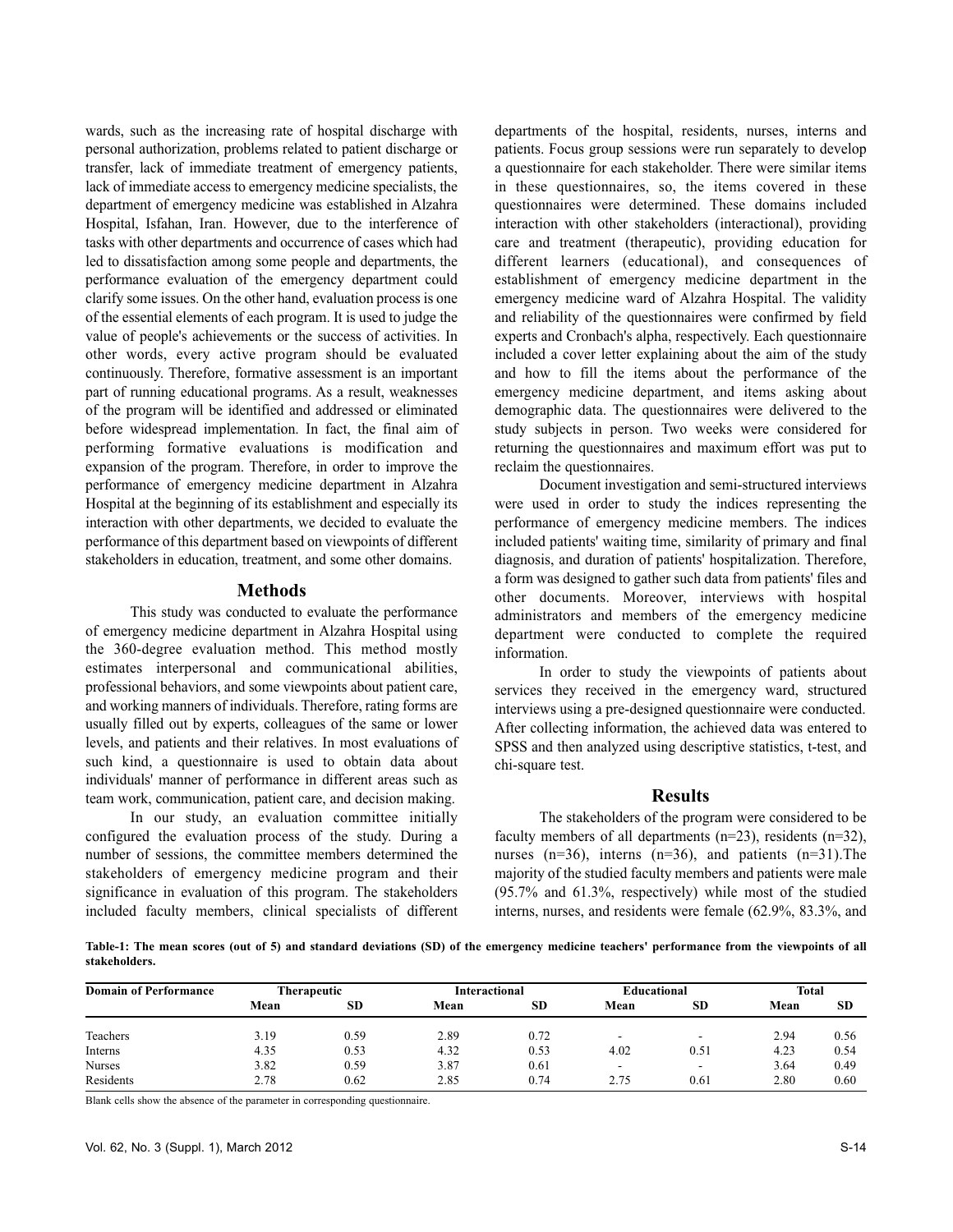**Table-2: Mean performance scores given by patients to members of the emergency medicine.**

| Item                                                                           | Mean | SD.  |  |
|--------------------------------------------------------------------------------|------|------|--|
| The attendance duration of the emergency medicine physician beside the patient | 4.25 | 0.77 |  |
| Respectful behavior of the emergency medicine teachers                         | 4.83 | 0.45 |  |
| The amount of presence beside the patient                                      | 3.93 | 0.72 |  |
| Satisfaction with services                                                     | 4.03 | 0.55 |  |
| Working pace and not wasting time.                                             | 4.29 | 0.54 |  |
| Responsibility among the emergency medicine teachers                           | 4.32 | 0.64 |  |
| Patience and temperament of emergency medicine teachers                        | 4.51 | 0.74 |  |
| Calming down the patients and their accompaniers                               | 4.16 | 0.96 |  |
| Patients tendency to refer to Alzahra emergency again in case of problem       | 4.09 | 0.67 |  |

**Table-3: The mean of patients' waiting time for their first visit of emergency medicine physician.**

|                        | Mean  | <b>Minimum</b> | Maximum | SD    |
|------------------------|-------|----------------|---------|-------|
| Waiting time (minutes) | 13.18 | 0.0            | 1190    | 18.71 |

**Table-4: Frequency distribution of similarity of initial and final diagnoses.**

|              | <b>Frequency</b> | Percent        |
|--------------|------------------|----------------|
| Similar      | 79               | 79             |
| Dissimilar   | 15               | 15             |
| Undocumented | 2                | $\overline{c}$ |
| Unreadable   | 4                | 4              |
| Total        | 100              | 100            |

53.1%, respectively).The mean score of total performance of the emergency medicine teachers was 2.80 (out of 5) according to residents of other departments. The highest mean score given by these residents belonged to interactional performance of the emergency medicine teachers  $(2.85\pm0.74)$ . The highest mean performance score of emergency medicine teachers was given by interns  $(4.35\pm0.53)$ . The highest mean score of performance given by faculty members of other departments belonged to the clinical performance of the emergency medicine teachers (3.19±0.59). The highest mean score given by nurses belonged to interactional performance of the emergency medicine (3.87 $\pm$ 0.59). These results are summarized in Table-1. The empty cells show that there were no items in that domain in the related questionnaire.

The viewpoints of patients about services they received at the emergency medicine department are summarized in Table-2. In all the mentioned items, the mean performance scores of the emergency medicine teachers was higher than three. The highest score (mean=4.83) belonged to respectful behavior of the emergency medicine teachers toward patients and their accompaniers.

The findings obtained by investigating the existing documents and files are presented in Tables-3 and 4. Table-4 shows the similarity of initial and final diagnoses. In the majority of cases (79%) similar initial and final diagnoses were made. Duration of patients' hospitalization in the emergency ward was 257.98 minutes in average.

## **Discussion**

This study was performed to identify the existing problems, and make some modifications in the emergency medicine program, if necessary. We decided to evaluate the performance of this group in education, treatment, and other domains using the 360-degree evaluation method. We chose this evaluation method because it enables us to comprehensively assess the performance of the department in all domains. Moreover, since a clinical teacher has different roles, all aspects of his performance must be evaluated.<sup>5</sup> The emergency ward is normally stressful due to the nature of emergency patients. It is also usually very busy and crowded. Therefore, the performance of clinical teachers in such situations, as a teacher and as a care provider, would be of special importance.<sup>15</sup> In his role as a teacher, a clinical educator must be familiar with principles of education, teaching and learning strategies, and evaluation in clinical settings. On the other hand, this clinical teacher needs to provide health care to patients. Therefore, in addition to getting familiar with patient care principles, other professional qualifications such as interaction with patients, students, and colleagues would be highlighted. Thus, all these items should be considered for a comprehensive evaluation of the performance of a clinical teacher.13,14

The interns and nurses in this study confirmed the performance of the emergency medicine department staff to be great in interaction with patients and others. Residents of other departments gave the lowest scores to the interactional performance of emergency medicine department. Nurses are highly interacted with members of the emergency medicine ward in Alzahra Hospital and could provide relevant opinions about the performance of the department. The effective interaction between nursing personnel and physicians in the emergency ward leads to further quality improvement of the services. This is an indisputable professional requirement for personnel of this ward which proves the necessity to enhance communicational and interactional skills.12,15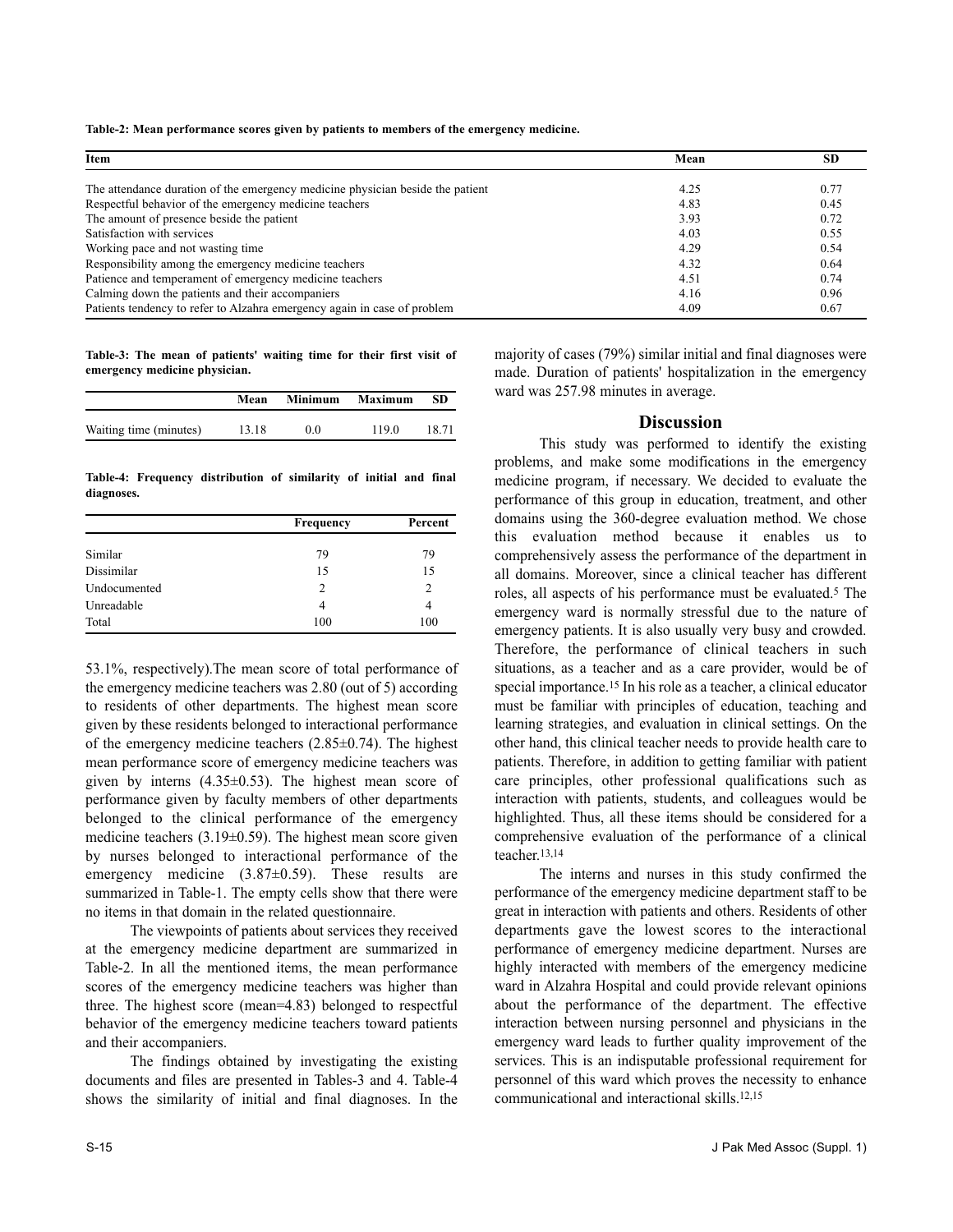The highest performance scores were given by interns and nurses. The reason might be the fact that emergency ward is an environment in which interns encounter patients and earn experiences which prepares them for their future career. Therefore, their satisfaction with clinical teachers of the emergency medicine department enhances. The lowest clinical performance scores to the emergency department members were given by the residents of other departments. The reason could be different approaches mentioned in references of emergency medicine department compared to other departments. In fact, since each department prefers its own references, such diversities might have resulted in contemplations such as failure to comply to standards of care.

In addition, interns assessed the educational performance of emergency medicine teachers as very high. Residents of other departments however, have not appraised it much. Since the majority of educational activities of emergency medicine members are related to interns, in this case, their viewpoint about the educational performance could be prior to others' viewpoints. The total performance of the emergency medicine teachers enjoyed the highest mean scores respectively by interns, nurses, teachers, and finally residents. In general, the results showed that interns had given high scores and residents had given low scores to the performance of the emergency medicine teachers.

Residents and nurses absolutely agreed that establishment of emergency medicine department has imposed extra financial pressure to patients and increased the charges of hospitalization for emergency patients. The reason might be the codes documented in patient files by the emergency medicine which increase hospitalization charges in the emergency ward of Alzahra Hospital. The answer to this ambiguity has been mentioned in administrative responses.

Unlike the teachers, most residents claimed that emergency medicine department refers patients without initial diagnosis. Investigating the documents showed the majority of files (79%) to enjoy similar primary and final diagnoses. On the other hand, residents concurred that most of the actions made by residents of other departments in the emergency ward are recorded by the emergency medicine teachers as the performance of emergency medicine department. The teachers also confirmed this claim. All groups including residents, teachers, nurses, and interns agreed that presence of the emergency medicine department in Alzahra Hospital to be necessary.

Based on the findings of this study, 93.5% of patients were highly satisfied with the quality of services offered by the emergency medicine department. All patients with previous reference to Alzahra emergency ward confirmed that the quality of services was improved compared to their previous experiences. The highest mean score (4.83±0.45) belonged to respectful manner of emergency medicine teachers with patients and their accompaniers. The viewpoints of patients

about most of the items in the questionnaire were positive. All these items demonstrated the quality improvement in service offer in Alzahra emergency ward after the establishment of emergency medicine department.

According to Table-3, the mean waiting time for the first visit of the emergency medicine physician was 13.18 minutes. In currently existing references, the waiting time for receiving services resulting in physician prescription is between 0 to 120 minutes considering the vital signs of the patient. Jabbari et al. reported this period as 35.82 minutes.<sup>15</sup> This index also reveals the progress in service providing in the emergency ward. Undoubtedly, the reduction of patients' waiting time in the emergency ward affects many aspects of health care services. The results of the current study determined the strengths of the emergency medicine department as increasing patients' satisfaction with emergency services, paying quick attention to patients requiring emergency actions, creating peace of mind in patients due to the presence of specialist in the emergency ward, reducing patients' waiting time, increasing the financial income of the hospital, and improving hospital and treatment output. These results also revealed some weak points such as augmentation of financial pressure on patient, increase of hospitalization charges for emergency patients, enhancement in accepting patients with complicated conditions referred by other health care centers which were rejected by other departments due to logical reasons. The results of the study could be applied for further planning in implementation of the emergency medicine program in Alzahra Hospital. Further studies are recommended to determine the effects of implementing of the suggested strategies in this research such as developing guidelines, running communicational skills courses for different departments, and evaluating other departments as well.

## **Acknowledgement:**

We should be thankful to the administrators of Alzahra Hospital, department of emergency medicine, nursing personnel of Alzahra emergency ward, Chancellery of Education and Research of Isfahan University of Medical Sciences, Isfahan Medical Education Development Center, and others who helped us in running this project.

#### **References**

- 1. Ministry of Health and Medical Education. Curriculum and regulations for Emergency medicine specialty. (Online) (Cited 2011 Feb 10). Available from URL: http://cgme.behdasht.gov.ir/index.aspx?siteid=264&pageid=22758. [in Persian].
- 2. Garcia EA, Likourezos A, Ramsay C, Hoffman S, Niles C, Pearl-Davis M, et al. Evaluation of emergency medicine community educational program. West J Emerg Med 2010; 11: 416-8.
- 3. Bawden J, Manouchehri N, Villa-Roel C, Grafstein E, Rowe BH. Important returns on investment: an evaluation of a national research grants competition in emergency medicine. CJEM 2010; 12: 33-8.
- 4. Moharari RS, Soleymani HA, Nejati A, Rezaeefar A, Khashayar P, Meysamie AP. Evaluation of morning report in an emergency medicine department. Emerg Med J 2010; 27: 32-6.